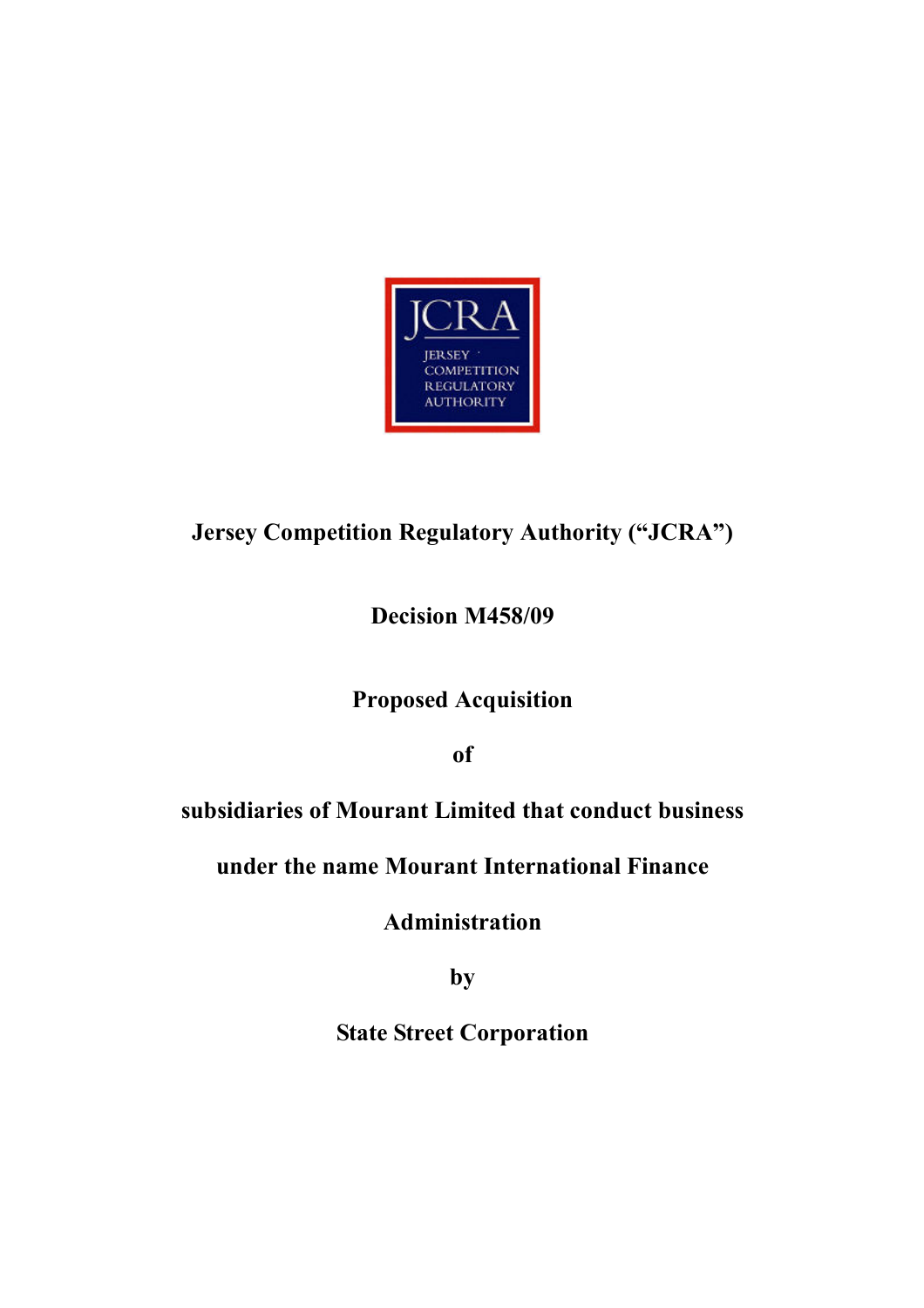## The Notified Transaction

- 1. On 10 December 2009, the JCRA received an application (the "Application") for approval under Articles 20 and 21 of the Competition (Jersey) Law 2005 (the "Law") concerning the proposed acquisition by State Street Corporation ("SSC") from Mourant Limited ("Mourant") of 100% of certain subsidiaries of Mourant that conduct business under the name Mourant International Finance Administration ("MIFA").
- 2. The JCRA registered a notice of its receipt of the Application in the Jersey Gazette and on its website, both on 11 December 2009, inviting comments on the proposed acquisition by 4 January 2010. No comments were received. In addition to the public consultation, the JCRA conducted its own market enquiries concerning the proposed acquisition. Finally, in addition to Jersey, the proposed acquisition required notification to, and approval by, the Irish Competition Authority ("ICA") under the provisions of the Irish Competition Act. The JCRA has had contact with the ICA regarding the proposed acquisition.

### The Parties

- (a) Mourant
- 3. Mourant is a Jersey-registered company that operates in the financial services industry. Mourant du Feu & Jeune is affiliated to Mourant and provides offshore legal services.
	- (b) MIFA
- 4. According to the Application, MIFA is a global provider of financial administration services to the alternative investment community and corporate administration services to banks and institutions. It has a particular focus on the outsourced administration of private equity funds, real estate funds, hedge funds, funds of funds, companies who require corporate administration services, limited partnerships, unit trusts, special purpose vehicles and other vehicles commonly used in the structuring of international finance transactions where the promoters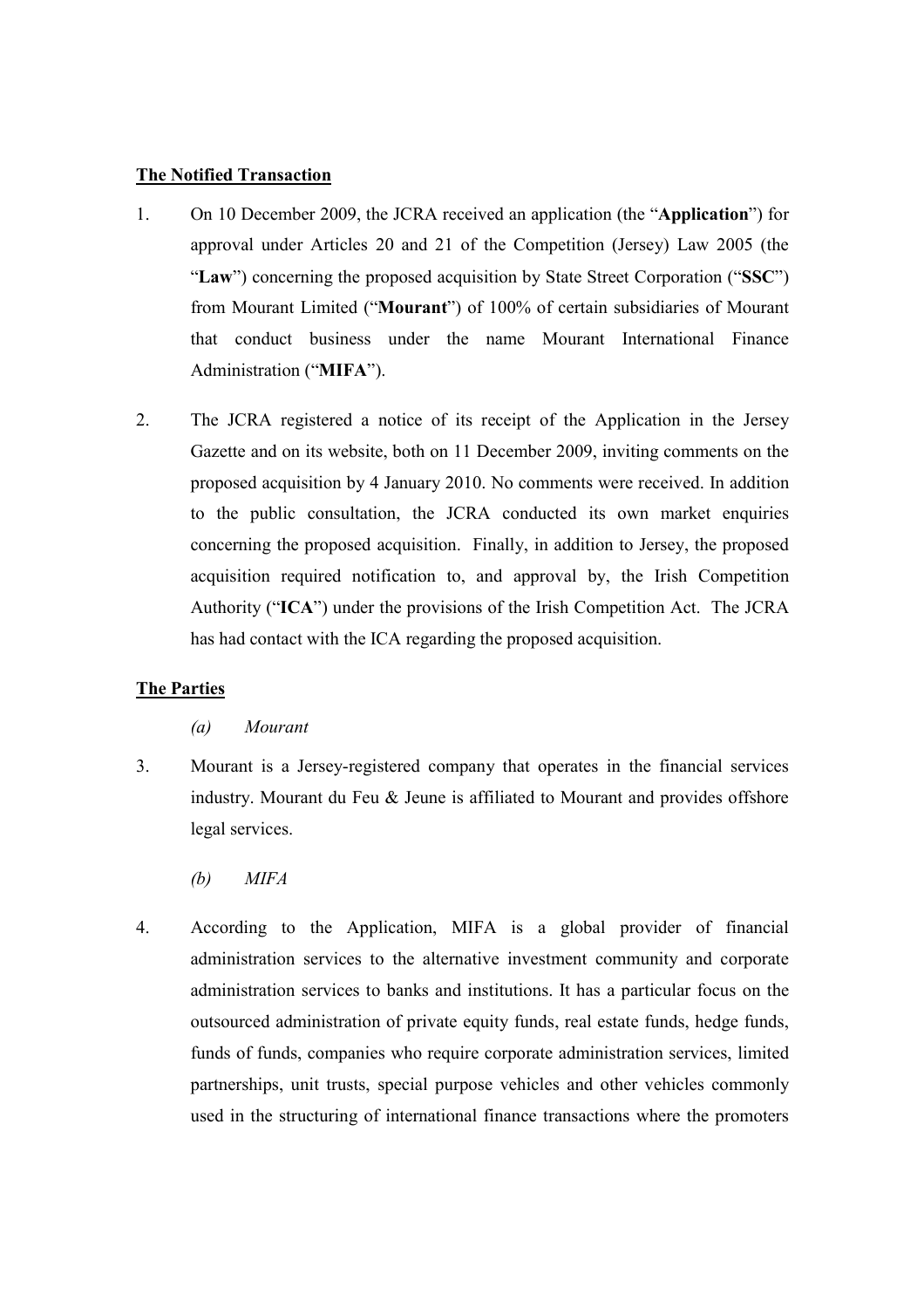of the structures are institutions. The companies comprising the target group described as MIFA are Mourant & Co. Limited, MIFA Services Limited, Mourant Services Guernsey Limited, Mourant Capital Markets Services Limited, Mourant Client Treasury Services Limited, Mourant Holdings Limited, Colomberie Services Limited and Mourant Fund Services LLC as well as their subsidiaries.<sup>1</sup>

 $\mathcal{C}$  SSC

-

5. According to the Application, SSC is a global provider to institutional investors of investment servicing, investment management and investment research and trading services – including fund administration services – to institutional investors. In Jersey, SSC is active in the provision of fund administration and custody services.

#### The Requirement for JCRA Approval

- 6. According to Article 20(1) of the Law, a person must not execute certain mergers or acquisitions except with and in accordance with the approval of the JCRA. According to Article  $2(1)(b)$  of the Law, a merger or acquisition occurs for the purpose of the Law if a person who controls an undertaking acquires direct or indirect control of the whole or part of another.
- 7. Pursuant to the proposed acquisition, SSC would acquire control of MIFA as defined under Article 2(1)(b). The parties applied for JCRA approval under Article 1(1) of the Competition (Mergers and Acquisitions) (Jersey) Order 2005 (the "Order"), on the basis that the share of supply for the provision of fund administration services in Jersey (measured on the basis of the value of the assets under administration of the funds to which they provide services) is 31.15% for MIFA and 3.45% for SSC, which exceeds the relevant 25% threshold. On the basis of these facts, pursuant to the Order, the JCRA's approval is required under Article 20(1) of the Law before the proposed acquisition is executed.

 $1$  Certain direct and indirect subsidiaries which form part of MIFA will be retained, however substantially all of the economic interest in these subsidiaries is part of the proposed acquisition.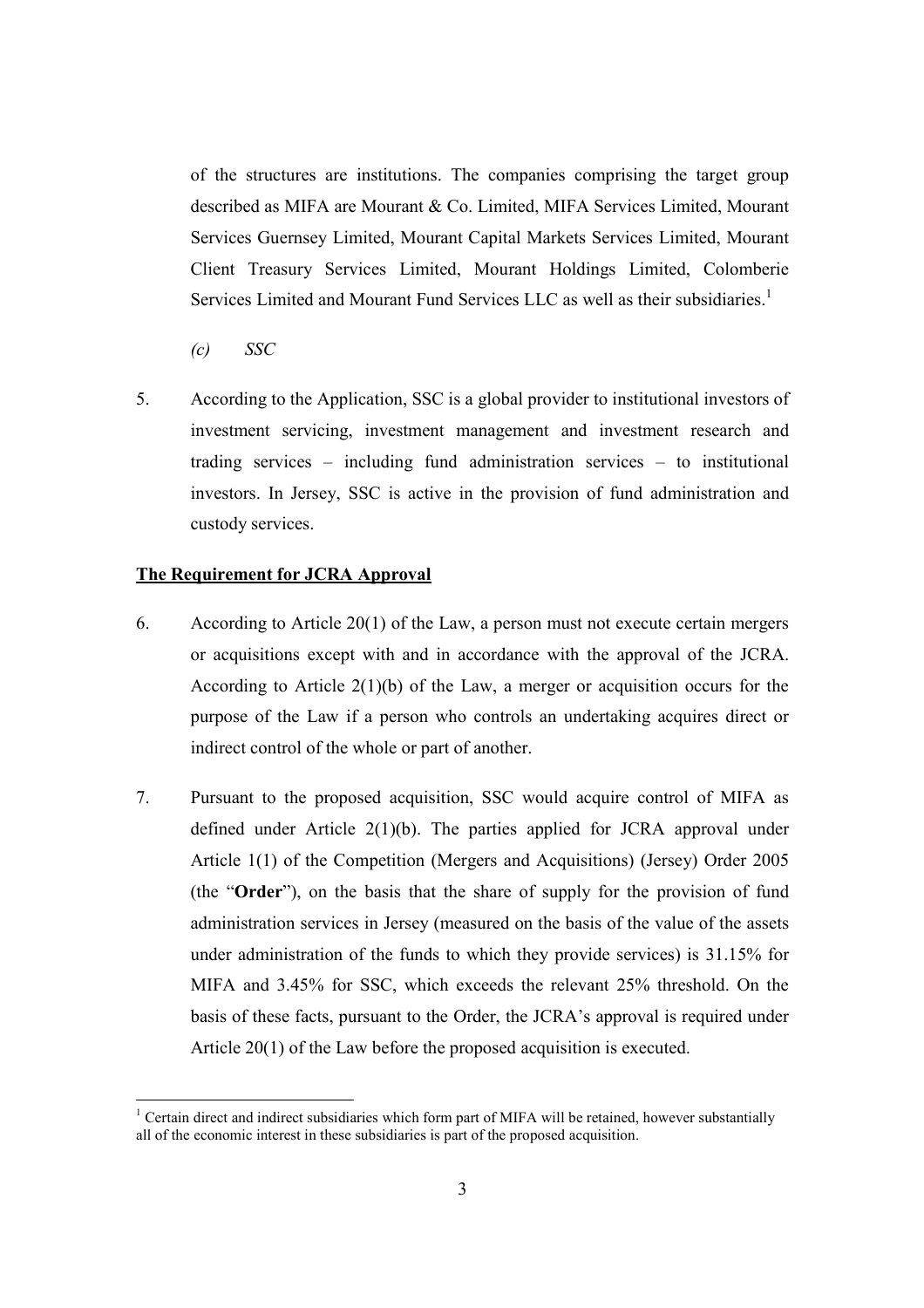#### Assessment

- 8. Under Article 22(4) of the Law, the JCRA must determine if the proposed acquisition would substantially lessen competition in Jersey or any part thereof, pursuant to the procedures set forth in the JCRA Merger Guideline. $2<sup>2</sup>$
- 9. As detailed below, the JCRA concludes that this would not be the case.

#### Defining the affected relevant market(s)

- (i) The Relevant Product Market(s)
- 10. "A relevant product market comprises all those products and/or services which are regarded as interchangeable or substitutable by the consumer, by reason of the products' characteristics, their prices and their intended use." $3$
- 11. The parties consider the proper relevant product market to be the provision of fund administration services, without making any further differentiation.
- 12. According to the Application, fund administration services are effectively a menu of outsourced service offerings. The European Commission in its Decision State Street Corporation – Deutsche Bank Global Securities of 16 January 2003<sup>4</sup> states that fund administration services include acting as a trustee, depositary or depositbank of mutual funds; accounting services and net asset valuations; share registration and taxation services; transfer agency; trustee and record keeping services; ancillary legal and secretarial services; and transaction and portfolio reporting services. This is consistent with the parties' submission.
- 13. In Decision M001/06 AIB Fund Administrators Ltd/Mourant & Co Ltd, for the purpose of defining a relevant product market, the JCRA did not make a further distinction within fund administration services.

**EXECUTE:**<br><sup>2</sup> JCRA Guideline, Mergers and Acquisitions at 6.

 $\frac{3}{3}$  European Commission Notice on the definition of the relevant product market for the purposes of Community competition law, O.J. C 372 at 2 (9 December 1997). Article 60 of the Law requires that, so far as possible, matters arising under competition law in Jersey are treated in a manner that is consistent with the treatment of corresponding questions arising under competition law in the European Union.

<sup>4</sup> Case Number M.3027, ¶11.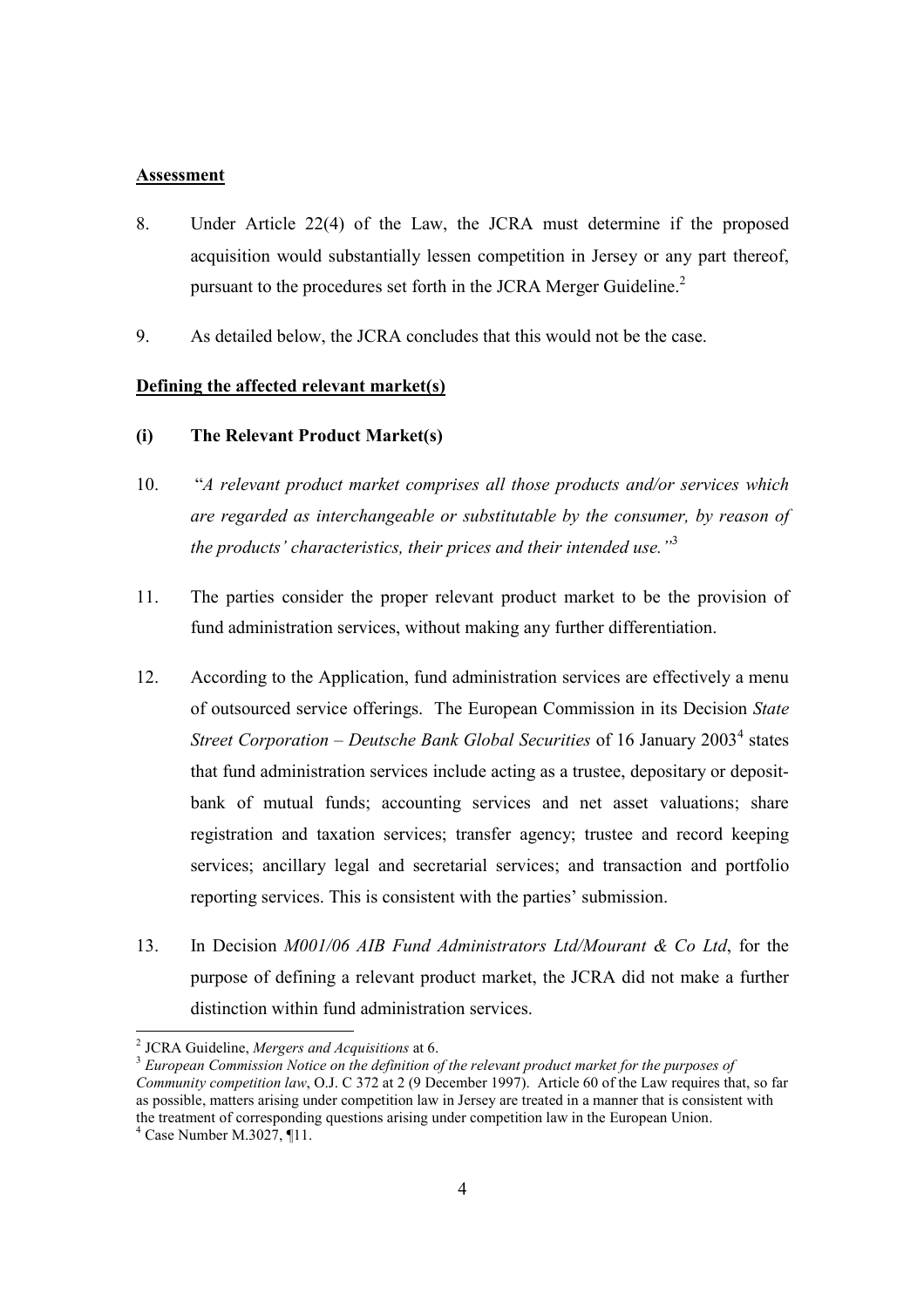14. For the purpose of this Decision, the JCRA therefore will assume that the relevant product market is fund administration services.

### (ii) The Relevant Geographic Market

- 15. The relevant geographic market is, stated simply, the area in which competition takes place.
- 16. In the Application, the parties submit that the geographic market is global. The parties have provided information that indicates that the geographic market is at least regional and perhaps global from both a supply side and a demand side perspective.
- 17. From a supply side perspective, whereas Jersey regulations will generally require that a Jersey domiciled administrator be appointed for fund structures established in Jersey, it is not necessary to provide all administration services from Jersey in practice. Similarly, Jersey based suppliers of fund administration services can and do service both Jersey domiciled funds and those established in other jurisdictions, even though some of the activities included within the fund administration services may have specific national regulations or require a national presence.<sup>5</sup>
- 18. From a demand side perspective, the parties state that their clients are global businesses often requiring their supplier of fund administration services to be able to service all of their funds' requirements regardless of jurisdiction and thus provide global coverage.
- 19. While there is evidence supporting a global relevant market definition, for the purpose of this Decision the JCRA will assume that the relevant geographical market is limited to Jersey. If the proposed acquisition does not raise competition concerns in this most narrow geographical market, there will be no competition

<sup>-</sup> $<sup>5</sup>$  The EC State Street Corporation/Deutsche Bank Global Securities Decision refers to requirements</sup> contained in Directive 85/611/EEC regarding the regulatory oversight of funds investing in transferable securities.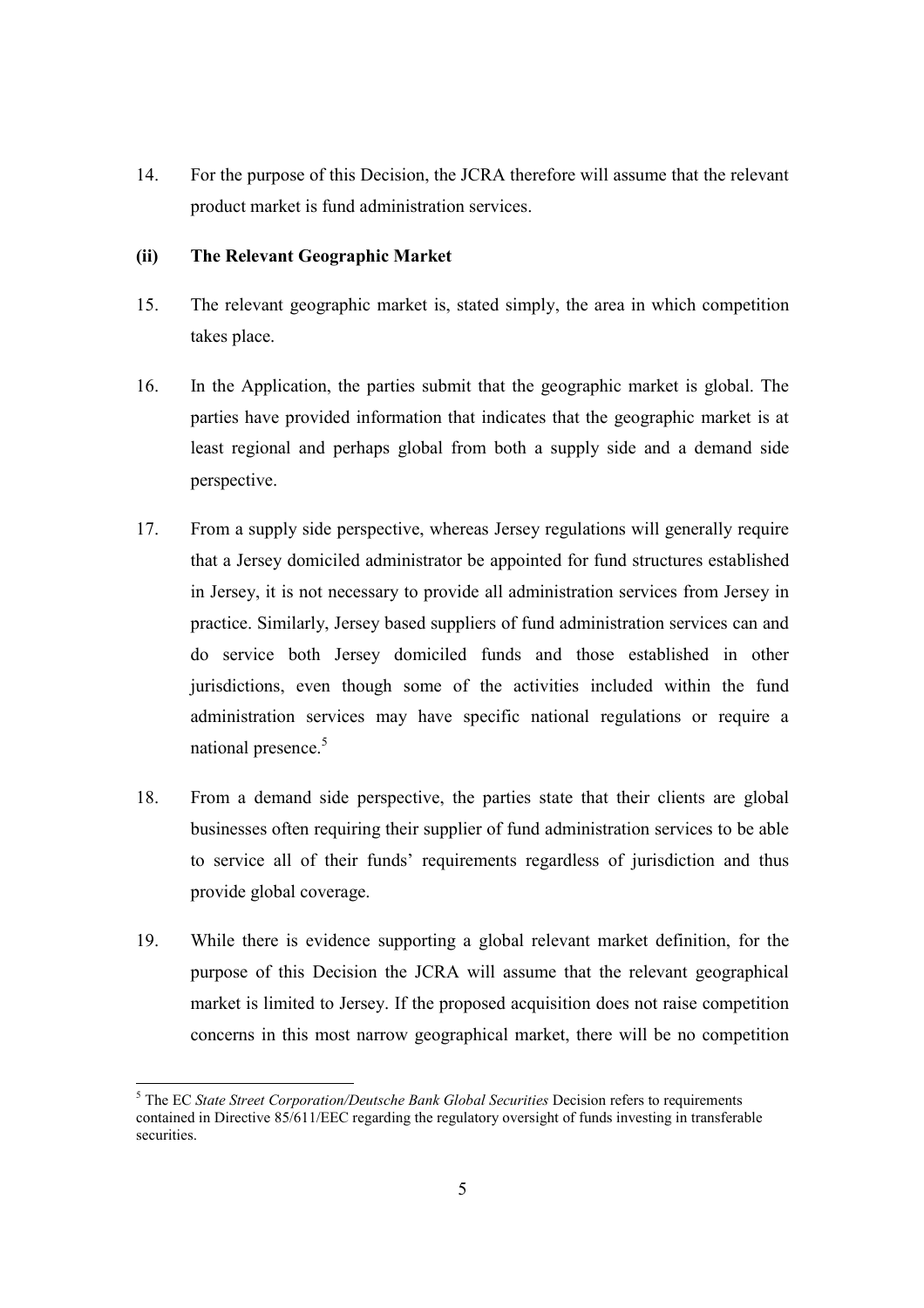concerns if the geographical market is expanded to include suppliers located in other jurisdictions.

### Effect on Competition

- 20. On the basis of the facts, the competitive analysis can be limited to the horizontal aspect, i.e. the potential effect of the proposed acquisition amongst Jersey based suppliers of fund administration services.
- 21. Both parties provide fund administration services in Jersey. The proposed acquisition is therefore expected to result in an increase in the market shares in Jersey.
- 22. The following table summarises the market shares for the relevant market based on the assets under administration, as well as the expected change in these shares resulting from the acquisition.

| 30 June 2009 market share in % on the basis of assets under |                 |                  |
|-------------------------------------------------------------|-----------------|------------------|
| administration <sup>6</sup>                                 |                 |                  |
| Supplier                                                    | Pre Acquisition | Post Acquisition |
| <b>MIFA</b>                                                 | 31.15           |                  |
| <b>Bedell Trust Company</b>                                 | 9.63            | 9.63             |
| Saltgate                                                    | 6.85            | 6.85             |
| Aztec Group                                                 | 5.87            | 5.87             |
| <b>R&amp;H Fund Services</b>                                | 5.81            | 5.81             |
| Nordic Capital                                              | 5.33            | 5.33             |
| <b>UBS</b>                                                  | 4.97            | 4.97             |
| Ogier Fund Administration                                   | 4.17            | 4.17             |
| <b>SSC</b>                                                  | 3.45            | 34.6             |
| <b>Standard Bank</b>                                        | 2.77            | 2.77             |
| Others                                                      | 20              | 20               |
| Total                                                       | 100             | 100              |

23. The table shows that MIFA currently is the largest supplier of fund administration services in Jersey, and this leading position would be assumed by SSC as a result of the proposed acquisition. There would still be, however, eight other major suppliers of fund administration services in Jersey, in addition to other smaller

The Latitude as supplied in the Application based on the 2009 Lipper Fund Jersey fund administration survey.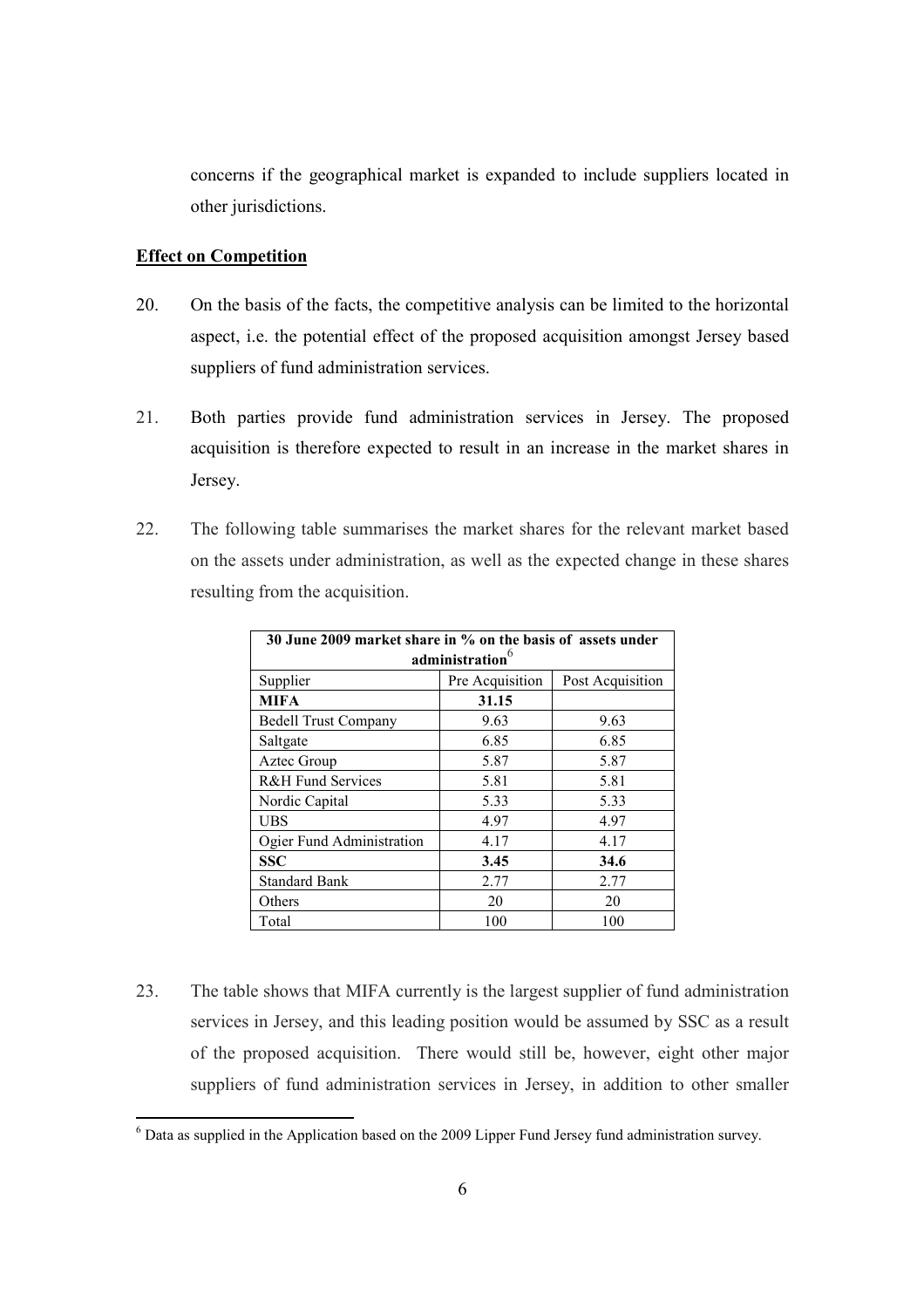suppliers. In addition, the JCRA notes that the combined market share of MIFA and SSC on the basis of the number of funds administered is considerably lower.

- 24. In addition to market shares, another commonly used indicator of market concentration is the Herfindahl-Hirschman Index ("HHI"). The HHI is calculated by adding the squares of the percentage market shares held by the competitors in the market. "[T]he change in HHI (known as the "delta") is a useful proxy for the change in concentration directly brought about by the merger."<sup>7</sup>
- 25. Based on the market shares for assets under administration provided above, the HHI analysis for the relevant market shows a post-merger HHI of between 1,483 and 1,883, with a delta of  $215$ <sup>8</sup> According to the European Commission's Guidelines, a proposed acquisition is unlikely to raise competition concerns if the post-merger HHI is between 1,000 and 2,000 with a delta below 250, except in special circumstances.<sup>9</sup> The JCRA considers that there are no special circumstances and concludes that the market concentration does not raise competition concerns even in the most narrowly defined Jersey market for fund administration services.
- 26. The public consultation and market enquiries conducted by the JCRA have also not identified competitive concerns.
- 27. Based on the above, the JCRA concludes that the proposed acquisition would not lead to a substantial lessening of competition in Jersey or any part thereof.

#### Ancillary Restraints

28. Under European Union competition law, so-called "ancillary restraints" – agreements that do not form an integral part of the asset or share transfer but are

-

<sup>&</sup>lt;sup>7</sup> See Guidelines on the assessment of horizontal mergers under the Council Regulation on the control of concentrations between undertakings, O.J. C 31/5 ¶ 16 (5.2.2004).

 $8$  The information lists the main competitors and a market share of 20% for "others". The higher number applies when there is one supplier in this category, the lower lowest number applies when "other" contains in infinite number of minute suppliers.

<sup>&</sup>lt;sup>9</sup> See footnote 6, at  $\P$  20.